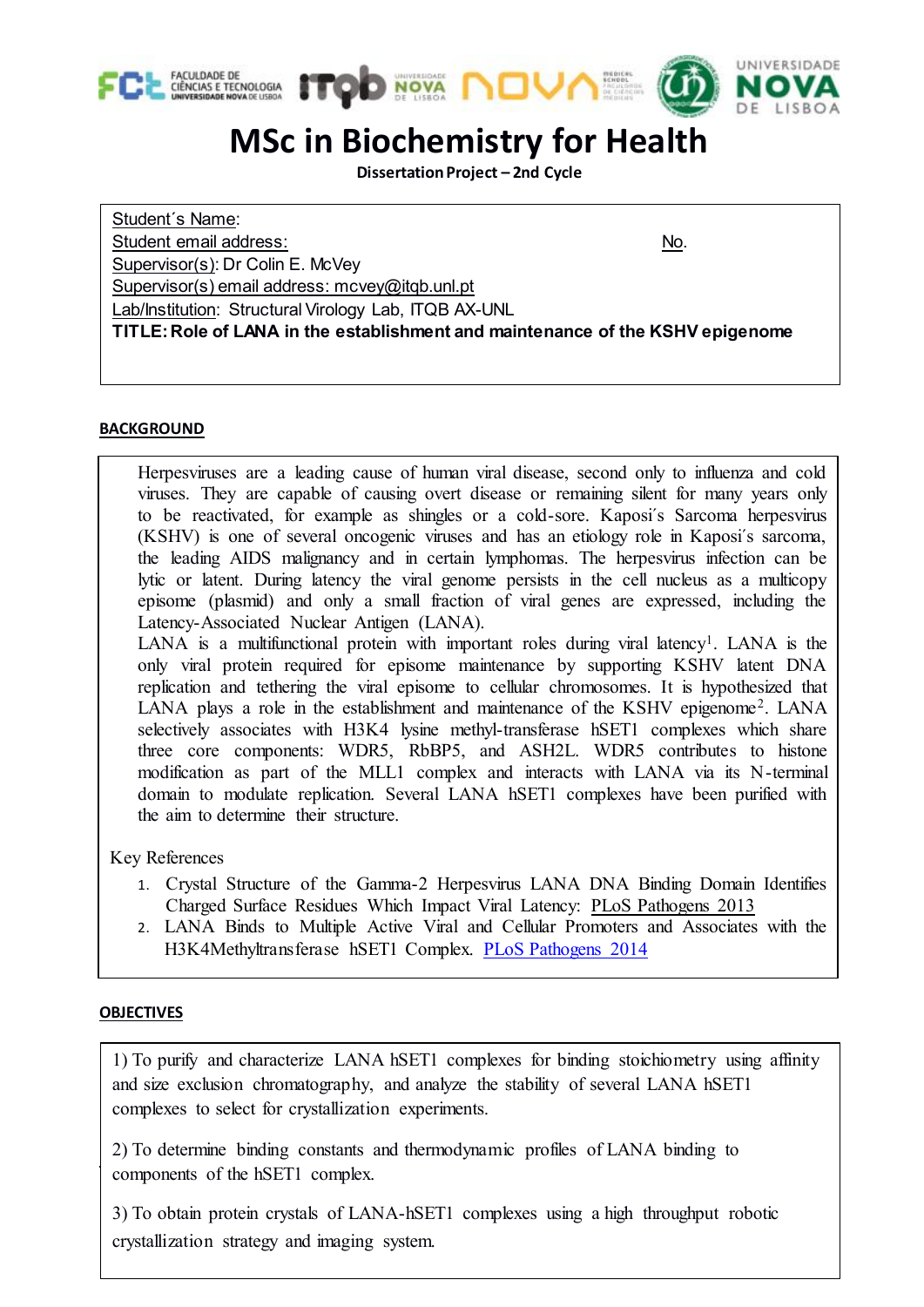



The present study will aim to understand the mechanism behind LANA interaction with the hSET1 complex.

## **Methods**

- 1. Modern cloning techniques (Ligation Independent Cloning, LIC) and recombinant gene expression.
- 2. Protein purification (affinity columns and size-exclusion chromatography)

**NOVA** 

- 3. Biophysical characterization
	- Native gel-shift assay to identify complexes between protein-protein/ $DNA$
	- Differential Scanning Fluorimetry  $(DSF)$  to determine the stability of the proteins and/or complexes
	- Isothermal Calorimetry (ITC) to determine the affinity and thermodynamic parameters of the complex
- 4. Crystallization (state-of-the-art crystallization, crystal imaging automated robot and optimization by robot or manual hanging drops/vapor diffusion methods).

## **Approach, expected outcome and duration**

- Task 1: Recombinant gene expression and protein purification followed by protein stability profiling using differential scanning fluorimetry assays (duration – periodically of one or two months)
- **Task 2:** Purified proteins will be characterized for their ability to bind to their interaction partners (components of the hSET1 complex) using simple native gel-shift assays and ITC (duration  $-$  two months)
- Task 3: Well characterized protein and/or the complexes will be subjected to highthroughput crystallization techniques using state-of-the-art crystallization and imaging automated robots (duration  $-$  two to three months)
- Task 4: Given the success of the crystallization, there is a possibility to measure X-ray diffraction data on the crystals using in-house and/or synchrotron sources. (duration – two months)

## **Work Plan:**

- 1) Gene expression and purification of LANA and hSET1 proteins through affinity columns and size exclusion chromatography (1 month and periodically thereafter).
- 2) Size exclusion analysis of LANA hSET1 complex oligomerization state and stoichiometry when in complex with components of the hSET1 complex (1-2 months).
- 3) Crystallization of LANA-MLL1 complexes using in-house crystallization robots, for setting up screens and automated imaging of crystallization plates and/or manual crystal optimization using vapour diffusion methods (periodically over 2-3 months).
- 4) Depending on the success of task 3, the student may have the opportunity of computational work and learn the basic principles of solving an X-ray crystal structure.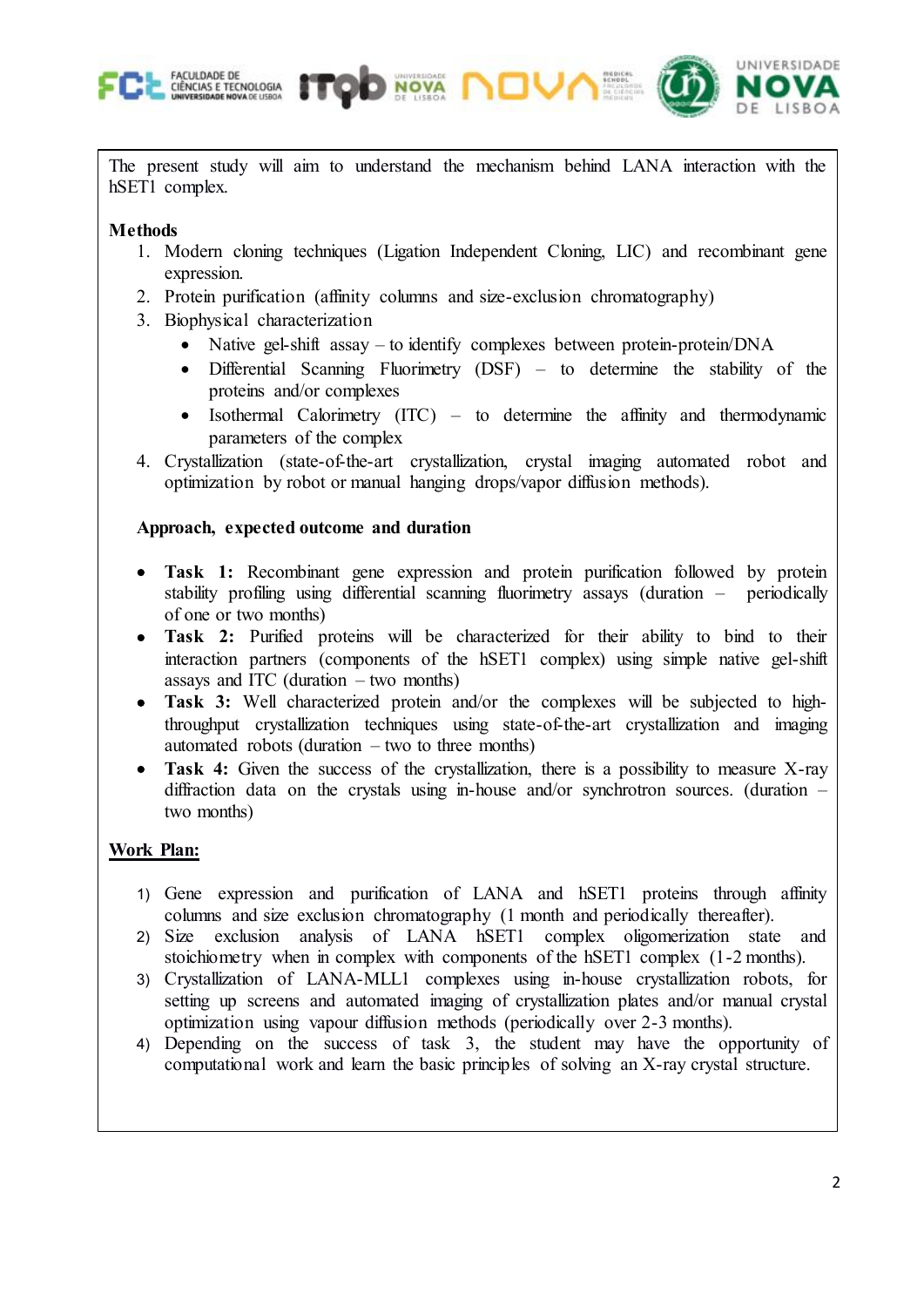

### **Other Benefits**

Being part of a highly collaborative project (with both Kaye Lab at Harvard Medical School and Simas Lab Viral Pathogenesis Lab at IMM) there are several opportunities, which we strongly support and encourage, for our students to participate and present their work in national and international conferences during their thesis work.

### **TIMELINE**

|        | Month | Month 2 | Month 3 | Month 4   Month 5 | Month 6 | Month 7 | Month 8 | Month 9 | Month 10 |
|--------|-------|---------|---------|-------------------|---------|---------|---------|---------|----------|
|        | ᆠ     |         |         |                   |         |         |         |         |          |
| Task 1 |       |         |         |                   |         |         |         |         |          |
| Task 2 |       |         |         |                   |         |         |         |         |          |
| Task 3 |       |         |         |                   |         |         |         |         |          |
| Task 4 |       |         |         |                   |         |         |         |         |          |
| Thesis |       |         |         |                   |         |         |         |         |          |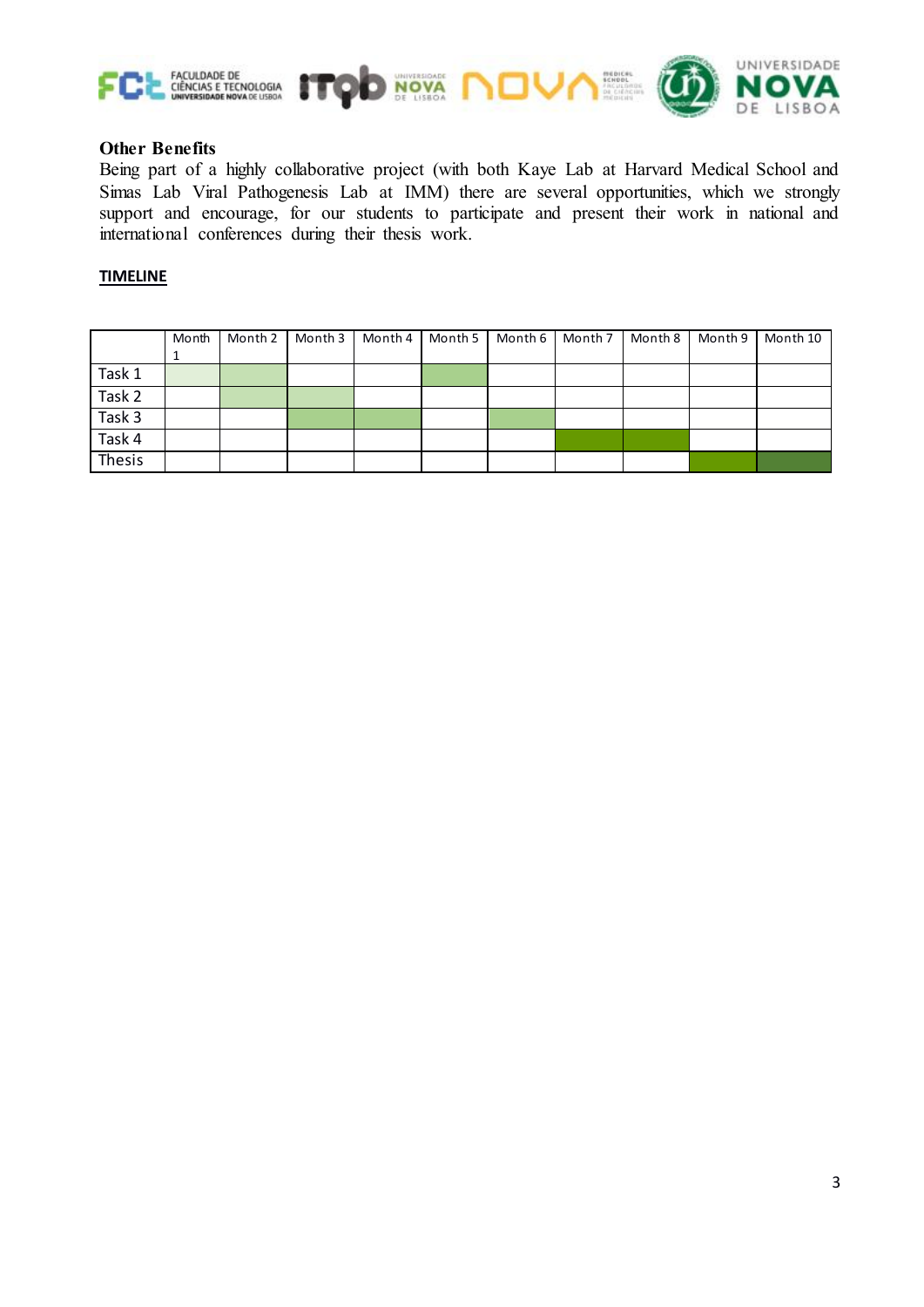

## **MSc in Biochemistry for Health**

**Dissertation Project – 2nd Cycle**

Student´s Name:

Student email address: No. 2006 No. 2012 12:30 No. 2013

Supervisor(s): Dr Colin E. McVey

Supervisor(s) email address: mcvey@itqb.unl.pt

Lab/Institution: Structural Virology Lab, ITQB AX-UNL

**TITLE: The effect of Ubiquitin-Specific Protease 7 on DNA binding activity of LANA***.*

### **BACKGROUND**

Herpesviruses are a leading cause of human viral disease, as indicated by the severe skin lesions they can cause. Kaposi´s Sarcoma-Associated Herpesvirus (KSHV or HHV8) is the most recent human herpesvirus found to date. Its name originated from the infectious cancer called Kaposi´s Sarcoma (KS), where the virus was first discovered. KSHV is not pathogenic in healthy individuals, but is highly oncogenic in immune-suppressed individuals and is also associated with rare lymphoproliferative disorders. KSHV belongs to the  $\gamma$ -herpesvirus family and establish latency only in lymphocytes<sup>1</sup>. The murine  $\gamma$ -herpesvirus 68 (MHV-68 or murid herpesvirus 4) is a natural pathogen of small rodents, structurally and functionally related to human γ-herpesvirus. The MHV-68 readily infects mice, thus providing an ideal mouse model for *in vivo* studies, given that human γ-herpesviruses fail to infect small laboratory animals.

The Latency-Associated Nuclear Antigen (kLANA) is a KSHV multifunctional protein responsible for tethering the viral DNA to the chromosome, ensuring persistence of the virus during cell division. kLANA´s C-Terminal domain binds to LANA binding sites (LBS) within the viral terminal repeat (TR). The N-terminal domain and the internal repeat region are predicted to be only poorly structured, in contrast the C-terminal domain comprises a stable 3D structure with a strong hydrophobic core. The ORF73 gene from MHV-68 (mLANA) encodes a much smaller, 314 amino acids, 50 kDa nuclear protein. The Cterminal region of mLANA has structural homology to the kLANA DNA-binding domain<sup>1</sup> and also shown to act on TR elements of the MHV-68 genome to mediate episome maintenance and associate with mitotic chromosomes. However, kLANA and mLANA DBD interact with its respective LBS regions very differently, with a bent and linear conformation, respectively, indicating divergence within KSHV and MHV-68<sup>2</sup>.

Besides its main role in viral maintenance, LANA also physically interacts with several host proteins to modulate cell functions. One such protein is the Ubiquitin-Specific Protease 7 (USP7), a deubiquitylation enzyme involved in regulation of several proteins including the tumor suppressor p53 and its negative regulator Mdm2. In response to genotoxic stress, USP7 binds and deubiquitylates p53 (i.e, cleaves the small protein Ubiquitin that targets substrates to degradation) thereby protecting it from proteasomemediated degradation. The project will focus on assessing the effect of USP7 on the DNA-binding activity of LANA, from both KSHV and MHV-68 herpesviruses, using native DNA gel shift assays and to enable structural insights by crystallization of LANA-USP7 complexes.

Key References

- 1. Crystal Structure of the Gamma-2 Herpesvirus LANA DNA Binding Domain Identifies Charged Surface Residues Which Impact Viral Latency: PLoS Pathogens 2013
- 2. KSHV but not MHV-68 LANA induces a strong bend upon binding to terminal repeat viral DNA: Nucleic Acids Research 2015

<u>.</u>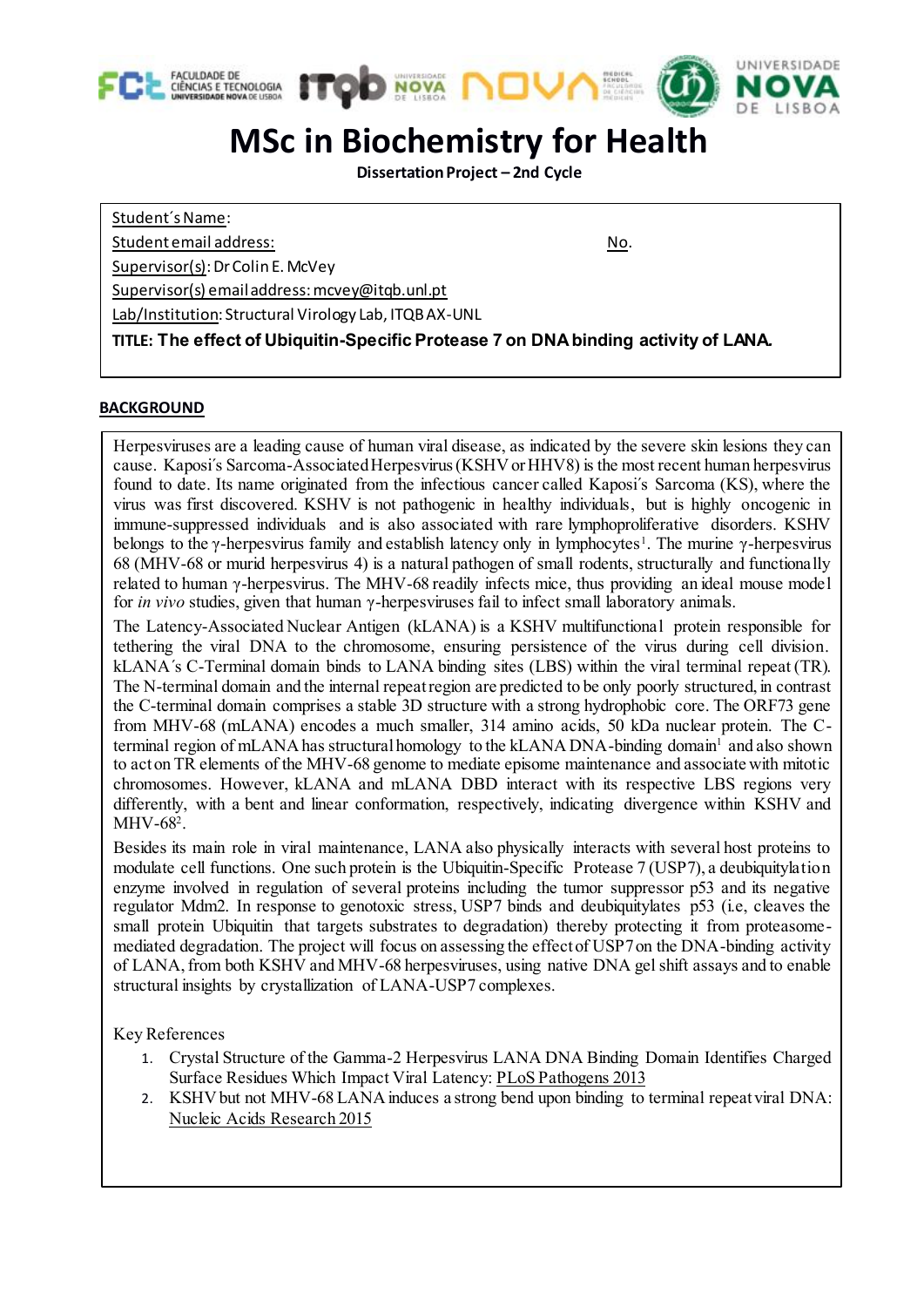



### **OBJECTIVES**

- 1) To purify and characterize LANA USP7 complexes for binding stoichiometry using affinity and size exclusion chromatography, and analyse the stability of several LANA-USP7 complexes to select for crystallization experiments.
- 2) To determine binding constants and thermodynamic profiles of LANA binding to USP7 and DNA.
- 3) To obtain protein crystals of LANA-USP7/DNA complexes using a high throughput robotic crystallization strategy and imaging system.

### **PROJECT DESCRIPTION**

The present study will aim to understand the mechanism behind LANA interaction with USP7. **Methods** 

**NOVA** 

- 1. Protein purification (affinity columns and size-exclusion chromatography)
- 2. Biophysical characterization
	- Native gel-shift assay to identify complexes between protein-protein/DNA
	- Differential Scanning Fluorimetry (DSF) to determine the stability of the proteins and/or complexes
	- Isothermal Calorimetry  $(ITC)$  to determine the affinity and thermodynamic parameters of the complex
- 3. Crystallization (state-of-the-art crystallization, crystal imaging automated robot and optimization by robot or manual hanging drops/vapour diffusion methods).

### **Approach, expected outcome and duration**

- **Task 1:** Recombinant gene expression and protein purification followed by protein stability profiling using differential scanning fluorimetry assays (duration – at intervals during the first 5 months)
- **Task 2:** Purified proteins will be characterized for their ability to bind to their interaction partners (several LANA truncations in complex with USP7) using simple native gel-shift assays and ITC (duration – two months)
- **Task 3:** Well characterized protein and/or the complexes will be subjected to high-throughput crystallization techniques using state-of-the-art crystallization and imaging automated robots (duration – two to three months)
- Task 4: Given the success of the crystallization, there is a possibility to measure X-ray diffraction data on the crystals using in-house and/or synchrotron sources. (duration – two months)